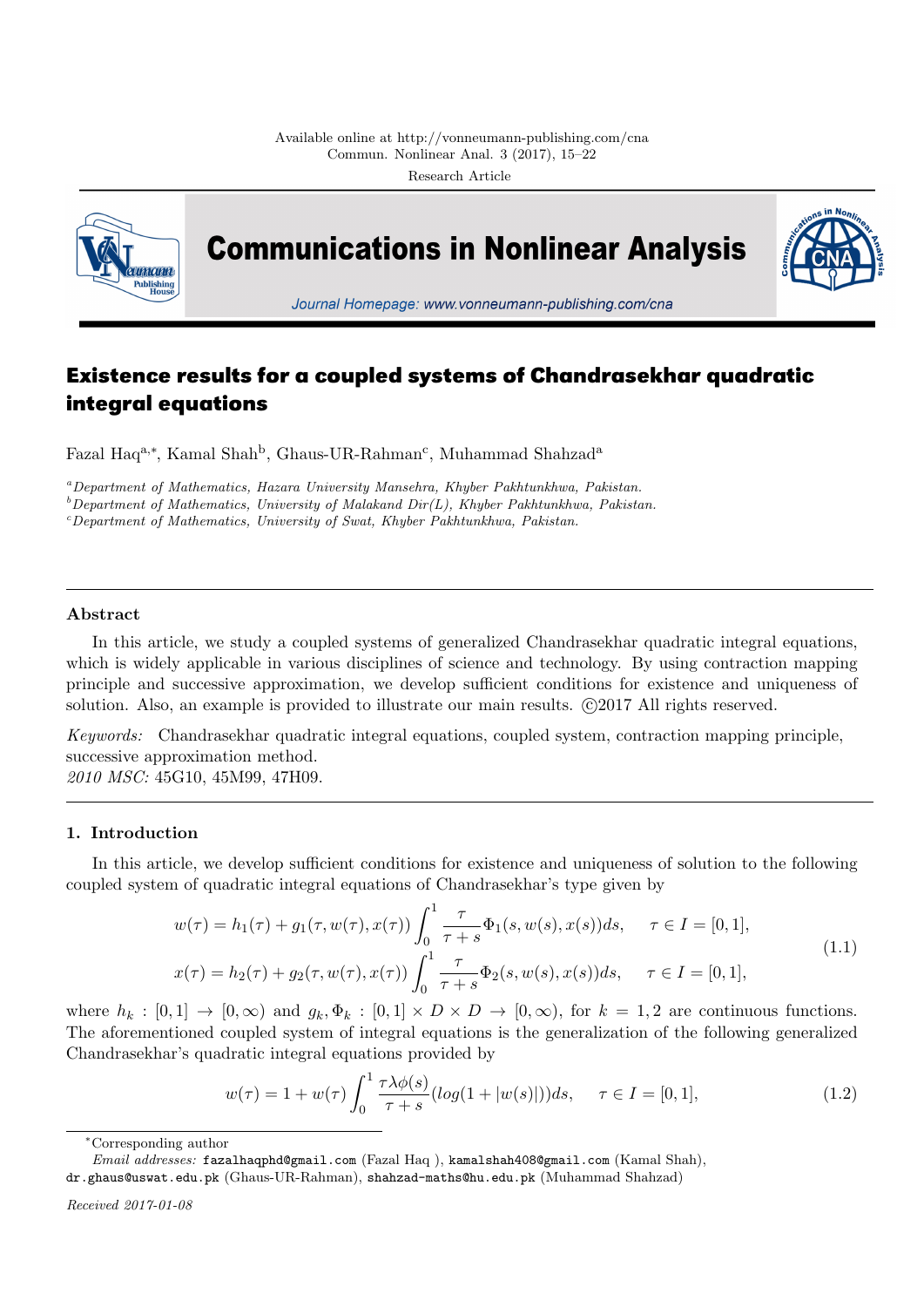where  $\phi$  is continuous function from  $[0, 1] \rightarrow [0, \infty)$  in [19]. The aforesaid integral equation was studied in many articles, see [10, 9]. Integral equations is attractive area of research in past as well as in recent times. This is due to the fact that the integral equations has many applications in applied sciences and technology, (for detail see  $\begin{bmatrix} 3, 12, 4, 5, 6, 7 \end{bmatrix}$ ). This system used in many problems of applied science,  $(see [1, 8, 11, 15, 16, 13, 14, 17])$ . Su [20], proved a [two](#page-7-0)-point boundary value problem for a coupled system of fractional di[ffer](#page-6-0)[en](#page-6-1)tial equations. Gafiychuk *et al*. [17], discussed the solution of coupled nonlinear fractional-diffusion equations. Moreover in recent times most of the biological and physical models are in the form of integral equati[on](#page-6-2)s [or](#page-7-1) [th](#page-6-3)e[ir](#page-6-4) [sy](#page-6-5)s[te](#page-6-6)ms. Therefore the concerned area attracted much attention fro[m](#page-6-7) r[es](#page-6-8)e[arc](#page-7-2)h[ers](#page-7-3). [T](#page-7-4)h[e C](#page-7-5)[han](#page-7-6)[dra](#page-7-7)sekhar [qua](#page-7-8)dratic integral equations are used in studying of connection with scatting through a homogenous semi-infinite atmosph[ere](#page-7-7) [10]. In astrophysical physical applications of Chandrasekhar quadratic integral equation the only restriction is that  $\int_0^1 \phi(s) ds \leq \frac{1}{2}$  $\frac{1}{2}$  is a necessary conditions in [9]. Applications of quadratic integral equations are in the kinetic theory of gasses, in theory of neutron transport, in theory of radiative transfer and the traffic theory. The Chandrasekhar quadratic integral equations have many applications [2]. Several authors pr[ove](#page-6-0)d the existence of solutions for nonlinear quadratic integral equations (see  $[3, 12, 4, 5, 6, 7]$ ). From all of the above literature, the main results are obtained with [t](#page-6-1)he help of the methods which are related to the measure of non compactness. In [18], used fixed point theorem to prove the existence of solution of some quadratic integral equations.Due to these importance and uses, we study [2], system [o](#page-6-9)f integral equation. The concern study is carried out with the help of fixed point theorem of Ban[ac](#page-6-2)[h c](#page-7-1)o[nt](#page-6-3)r[a](#page-6-4)c[tio](#page-6-5)[n](#page-6-6) type. Moreover for approximating the solution, we apply monotone iterative techniques of Picard's type successive approximation procedure to develop [suffi](#page-7-9)cient condition for approximating the [so](#page-6-9)lutions. Further, we also give an example to verify our main results.

## **2. Preliminaries**

In this section, we give some assumptions which are needed throughout this paper.

- $(h_1)$   $h_k : [0,1] \to [0,\infty), k = 1,2$  are continuous on [0,1].
- $(A_2)$   $g_k, \Phi_k : [0,1] \times D \times D \rightarrow [0,\infty), k = 1,2$  are continuous, where  $D \subseteq [0,\infty)$ .
- $(A_3)$  There exists positive constants  $M_k$  and  $N_k$ ,  $k = 1, 2$  such that  $|g_k(\tau, w, x)| \leq M_k$  and  $|\Phi_k(\tau, w, x)| \leq N_k$  for  $(\tau, w, x) \in I \times D \times D$ .
- $(A_4) \Phi_k$ ,  $g_k$ , for  $k = 1, 2$  satisfy the Lipschitz condition with Lipschitz constants  $L_k$ *, K<sub>k</sub>*, such that

$$
|g_k(\tau, w_k, x_k) - g_k(\tau, \bar{w}_k, \bar{x}_k)| \le L_k [|w_k - \bar{w}_k| + |x_k - \bar{x}_k|]
$$

and

$$
|\Phi_k(\tau, w_k, x_k) - \Phi_k(\tau, \bar{w}_k, \bar{x}_k)| \leq K_k \left[ |w_k - \bar{w}_k| + |x_k - \bar{x}_k| \right].
$$

Let  $X = C[0, 1]$  be the class of all real continuous function defined and continuous on [0, 1] with the norm  $||w|| = \max |w(\tau)| : \tau \in [0,1].$  Then the norm in product space be defined by  $||(w, x)|| = ||w|| + ||x||.$ 

#### **3. Main Result**

Defined the operator by

$$
T(w,x)(\tau) = (T_1(w,x), T_2(w,x))(\tau),
$$

where

$$
T_1(w,x)(\tau) = h_1(\tau) + g_1(\tau, w(\tau), x(\tau)) \int_0^1 \frac{\tau}{\tau + s} \Phi_1(s, w(s), x(s)) ds, \quad \tau \in I = [0, 1],
$$
  

$$
T_2(w,x)(\tau) = h_2(\tau) + g_2(\tau, w(\tau), x(\tau)) \int_0^1 \frac{\tau}{\tau + s} \Phi_2(s, w(\tau), x(s)) ds, \quad t \in I = [0, 1].
$$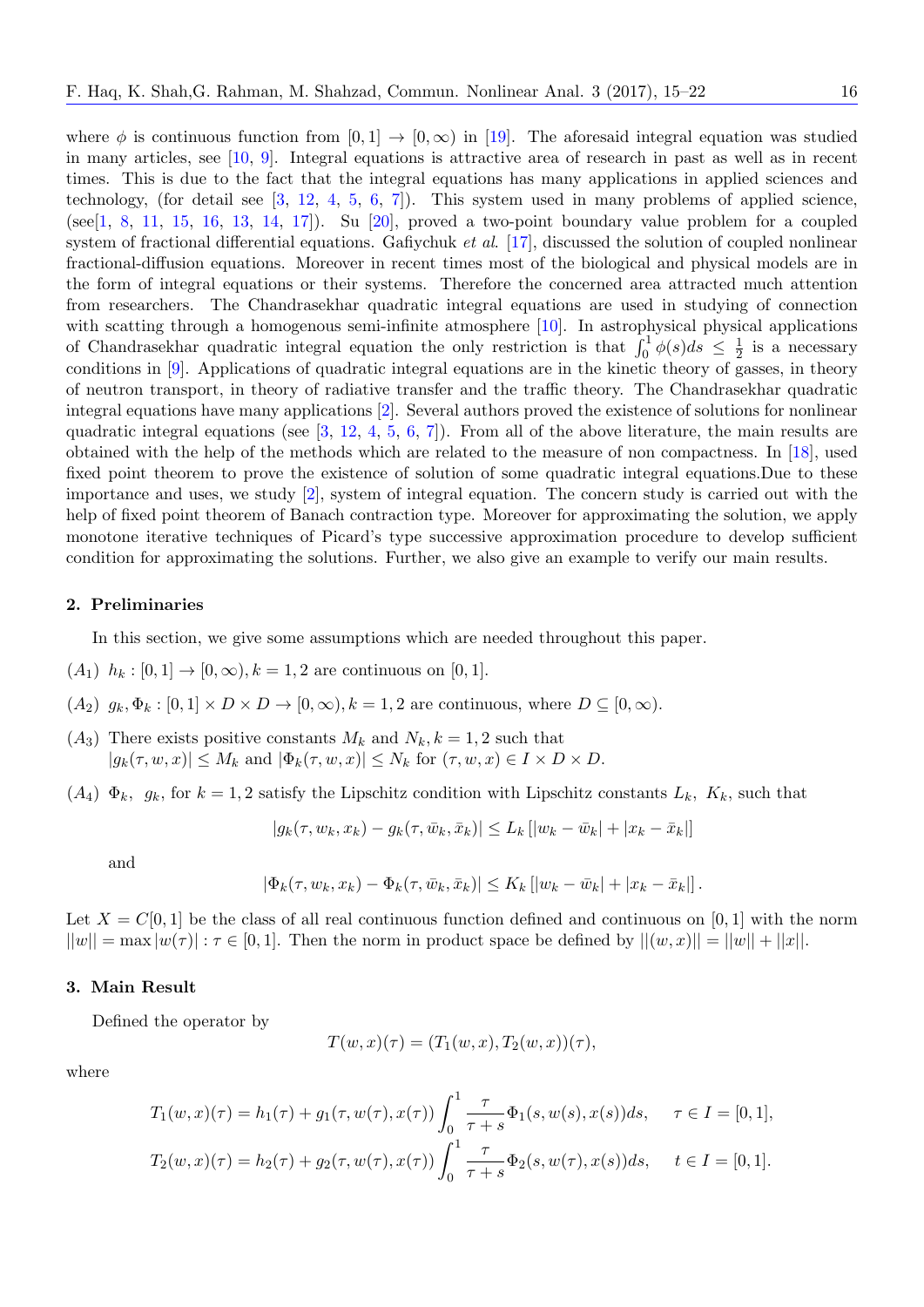**Theorem 3.1.** *Let assumptions*  $(A_1) - (A_3)$  *hold. Further, if* 

<span id="page-2-0"></span>
$$
M_1K_1 + L_1N_1 + M_2K_2 + L_2N_2 < 1, \text{ for } k = 1, 2.
$$

*Then the coupled system* (7) *has a unique solution.*

*Proof.* Define  $S = \{||(w, x)|| \leq r : (w, x)(\tau) \in X \times X\}$ . Then

$$
|T_1(w_2, x_2) - T_1(w_1, x_1)| \leq |g_1(\tau, w_2, x_2)| \int_0^\tau \frac{\tau}{\tau + s} \Phi_1(s, w_2, x_2) ds - g_1(\tau, w_1, x_1) \int_0^\tau \frac{\tau}{\tau + s} \Phi_1(s, w_1, x_1) ds |
$$
  
\n
$$
\leq |g_1(\tau, w_1, x_1)| \int_0^\tau \frac{\tau}{|\tau + s|} |\Phi_1(s, w_1(s), x_1(s)) - \Phi_1(s, w_2(s), x_2(s))| ds
$$
  
\n
$$
+ |g_1(\tau, w_2, x_2) - g_1(\tau, w_1, x_1)| \int_0^\tau \frac{\tau}{|\tau + s|} |\Phi_1(s, w_2(s), x_2(s))| ds
$$
  
\n
$$
\leq M_1 K_1 [||w_1 - w_2|| + ||x_1 - x_2||] + L_1 N_1 [||w_1 - w_2|| + ||x_1 - x_2||].
$$
\n(3.1)

So,

$$
||T_1(w_1,x_1)-T_1(w_2,x_2)|| \leq M_1K_1 \left[||w_1-w_2||+||x_1-x_2||\right]+L_1K_1 \left[||w_1-w_2||+||x_1-x_2||\right],
$$

which implies that

$$
||T_1(w_1,x_1)-T_1(w_2,x_2)|| \leq (M_1K_1+L_1K_1) [||w_1-x_1||+||w_2-x_2||].
$$

Similarly, one can also has

<span id="page-2-1"></span>
$$
||T_2(w_1, x_1) - T_2(w_2, x_2)|| \le (M_2K_2 + L_2K_2) [||w_1 - x_1|| + ||w_2 - x_2||]. \tag{3.2}
$$

Now, from  $(3.1)$  and  $(3.2)$ , we have

$$
||T(w_1, x_1) - T(w_2, x_2)|| \le ((M_1K_1 + L_1K_1) + (M_2K_2 + L_2K_2)) [||w_1 - x_1|| + ||w_2 - x_2||].
$$
 (3.3)

Which impl[ies](#page-2-0) that *T* [is](#page-2-1) contraction. Hence the coupled system (7) has a unique solution by contraction principle. This end the proof.  $\Box$ 

## **4. Method of successive approximation**

**Theorem 4.1.** Let the assumption  $(A_1) - (A_3)$  be satisfied and there exists monotone sequences  $w_n(\tau)$ ,  $x_n(\tau)$ such that  $w_n(\tau) \to w(\tau)$  and  $x_n(\tau) \to x(\tau), \tau \in [0,1]$  as  $n \to \infty$  and this convergence is uniformly and *monotonically on* [0*,* 1]*.*

*Proof.* Since  $T_1$  and  $T_2$ :  $X \times X \to X \times X$ . Then let us consider two sequences corresponding to the coupled system of quadratic integral equation (4) as

<span id="page-2-2"></span>
$$
w_n(\tau) = h_1(\tau) + g_1(\tau, w_{n-1}(\tau), x_{n-1}(\tau))
$$
  
\n
$$
\times \int_0^1 \frac{\tau}{\tau + s} \Phi_1(s, w_{n-1}(s), x_{n-1}(s)) ds, \ \tau \in I = [0, 1],
$$
  
\n
$$
x_n(\tau) = h_2(\tau) + g_2(\tau, w_{n-1}(\tau), x_{n-1}(\tau))
$$
  
\n
$$
\times \int_0^1 \frac{\tau}{\tau + s} \Phi_2(s, w_{n-1}(s), x_{n-1}(s)) ds, \ \tau \in I = [0, 1].
$$
  
\n(4.1)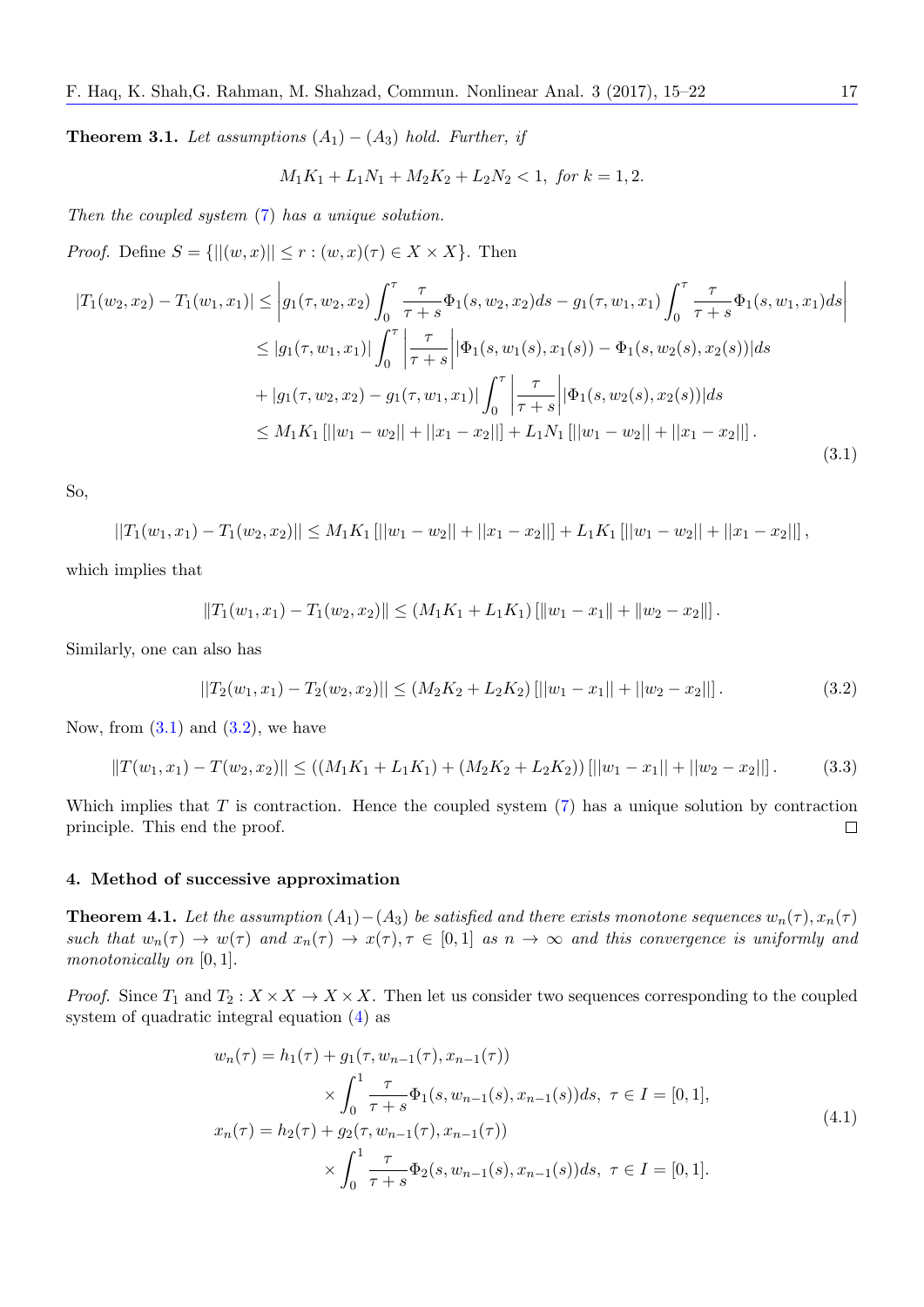Also, when  $n = 0$ ,  $w_0 = h_1(\tau)$ ,  $x_0 = h_2(\tau)$ . As  $w_n(\tau)$  and  $x_n(\tau)$  are continuous functions, then in view of Picard successive method,  $w_n(\tau)$  and  $x_n(\tau)$  can be written as a sum of successive differences as given by

$$
w_n = w_0 + \sum_{i=1}^n (w_i - w_{i-1}), \ x_n = x_0 + \sum_{i=1}^n (x_i - x_{i-1}).
$$

Thus convergence of  $w_n$  and  $x_n$  implies convergence of two series

$$
\sum_{i=1}^{n} (w_i - w_{i-1})
$$
 and 
$$
\sum_{i=1}^{n} (x_i - x_{i-1})
$$

and the correspondence solution will be

$$
w(\tau) = \lim_{n \to \infty} w_n(\tau) \text{ and } x(\tau) = \lim_{n \to \infty} x_n(\tau). \tag{4.2}
$$

For uniform convergence consider the following infinite series using  $n = 2$  in  $(4.2)$ , we get

$$
\sum_{i=1}^{\infty} |w_n(\tau) - w_{n-1}(\tau)|, \sum_{i=1}^{\infty} |x_n(\tau) - x_{n-1}(\tau)|.
$$

From  $(4.1)$ , we have for  $n = 1$ 

$$
w_1(\tau) - w_0(\tau) = g_1(\tau, w_0(\tau), x_0(\tau)) \int_0^1 \frac{\tau}{\tau + s} \Phi_1(s, w_0(s), x_0(s)) ds, \quad \tau \in I = [0, 1],
$$
  

$$
x_1(\tau) - x_0(\tau) = g_2(\tau, w_0(\tau), x_0(\tau)) \int_0^1 \frac{\tau}{\tau + s} \Phi_2(s, w_0(s), x_0(s)) ds, \quad \tau \in I = [0, 1].
$$

From which we have

$$
||w_1 - w_0|| \le M_1 N_2
$$
, and  $||x_1 - x_0|| \le M_1 N_2$ .

Now by induction, we obtain approximation for  $n \geq 2$ , as

$$
|w_{n}(\tau) - w_{n-1}(\tau)| \leq |g_{1}(\tau, w_{n-1}(\tau), x_{n-1}(\tau)) \int_{0}^{1} \frac{\tau}{\tau + s} \Phi_{1}(s, w_{n-1}(s), x_{n-1}(s)) ds - g_{1}(\tau, w_{n-2}(\tau), x_{n-2}(\tau)) \int_{0}^{1} \frac{\tau}{\tau + s} \Phi_{1}(s, w_{n-2}(s), x_{n-2}(s)) ds + g_{1}(\tau, w_{n-2}(\tau), x_{n-2}(\tau)) \int_{0}^{1} \frac{\tau}{\tau + s} \Phi_{1}(s, w_{n-2}(s), x_{n-2}(s)) ds - g_{1}(\tau, w_{n-2}(\tau), x_{n-2}(\tau)) \int_{0}^{1} \frac{\tau}{\tau + s} \Phi_{1}(s, w_{n-2}(s), x_{n-2}(s)) ds \leq |g_{1}(\tau, w_{n-2}(\tau), x_{n-2}(\tau))| \int_{0}^{1} \left| \frac{\tau}{\tau + s} \right| \times \left| [\Phi_{1}(s, w_{n-1}(s), x_{n-1}(s)) - \Phi_{1}(s, w_{n-2}(s), x_{n-2}(s))] \right| ds + |g_{1}(\tau, w_{n-1}(\tau), x_{n-1}(\tau)) - g_{1}(\tau, w_{n-2}(\tau), x_{n-2}(\tau))| \leq \int_{0}^{1} \left| \frac{\tau}{\tau + s} \right| |\Phi_{1}(s, w_{n-1}(s), x_{n-1}(s))| ds.
$$
\n
$$
(4.3)
$$

Which in view of *A*<sup>2</sup> and *A*3, we get

$$
|w_n(\tau) - w_{n-1}(\tau)| \le M_1 \int_0^1 \left| \frac{\tau}{\tau + s} \right| K_1 \left[ |w_{n-1}(s), w_{n-2}(s)| + ||x_{n-1}(\tau) - x_{n-2}(\tau)|| \right] ds
$$
  
+  $L_1 \left[ |w_{n-1}(s), u_{n-2}(s)| + |x_{n-1}(\tau) - x_{n-2}(\tau)| \right] N_1 \int_0^1 \left| \frac{\tau}{\tau + s} \right| ds$  (4.4)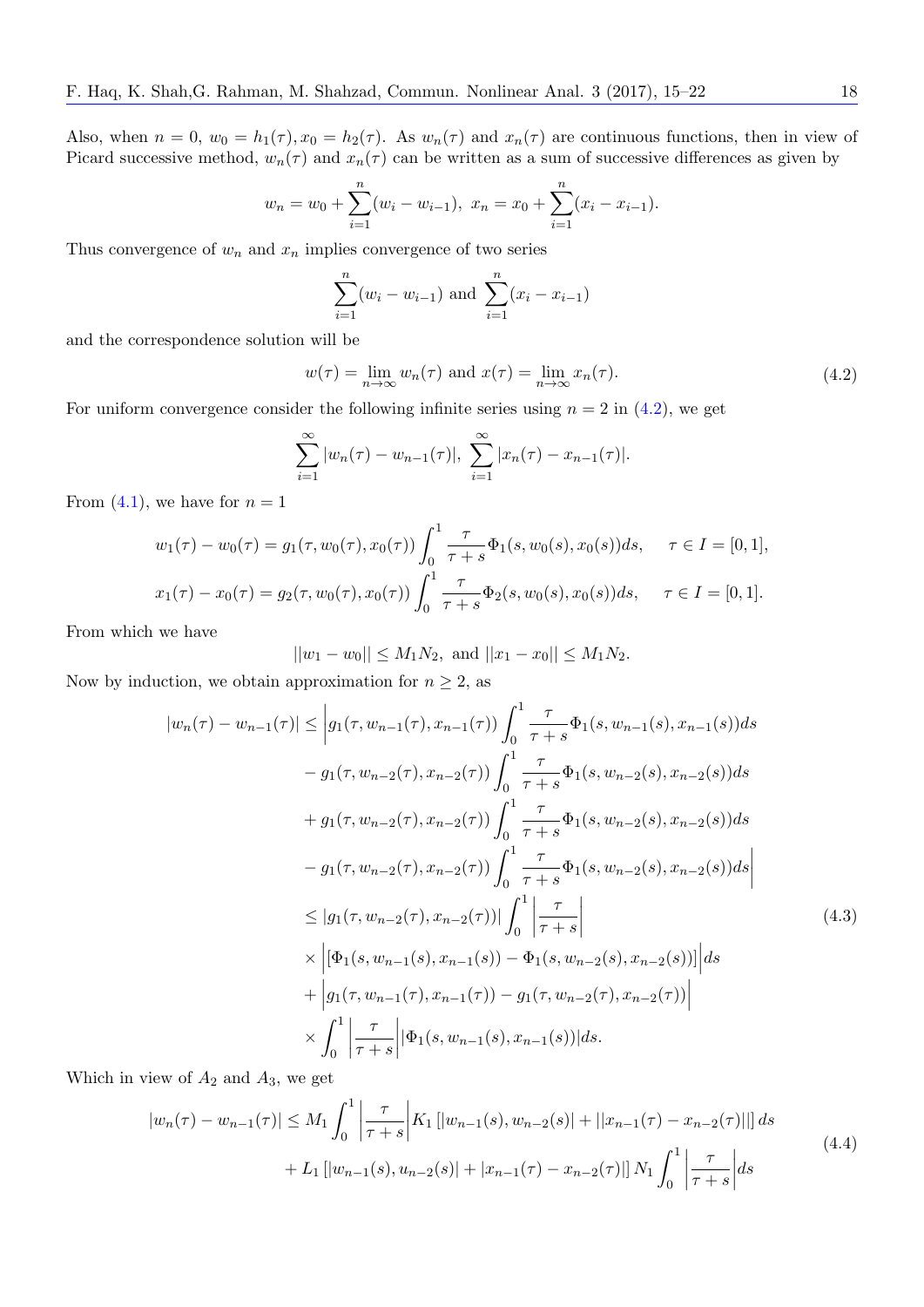and

$$
|x_n(\tau) - x_{n-1}(\tau)| \le M_2 \int_0^1 \left| \frac{\tau}{\tau + s} \right| K_2 \left[ |w_{n-1}(s), w_{n-2}(s)| + ||x_{n-1}(\tau) - x_{n-2}(\tau)|| \right] ds
$$
  
+  $L_2 \left[ |w_{n-1}(s), w_{n-2}(s)| + |x_{n-1}(\tau) - x_{n-2}(\tau)| \right] N_2 \int_0^1 \left| \frac{\tau}{\tau + s} \right| ds.$  (4.5)

Now for  $n = 2$  in  $(4.4)$  and  $(4.5)$ , we have

$$
|w_2(\tau) - w_1(\tau)| \le M_1 \int_0^1 \left| \frac{\tau}{\tau + s} \right| K_1 \left[ |w_1(s) - w_0(s)| + |x_1(s) - x_0(s)| \right] ds
$$
  
+  $L_1 \left[ |w_1(s), w_0(s)| + |x_1(s) - x_0(s)| \right] N_1 \int_0^1 \left| \frac{\tau}{\tau + s} \right| ds.$  (4.6)

Using estimation, we have

$$
|w_2(\tau) - w_1(\tau)| \le M_1 K_1 [M_1 N_1 + M_2 N_2] + L_1 [M_1 N_1 + M_2 N_2],
$$

which implies that

$$
|w_2(\tau) - w_1(\tau)| \le (M_1 K_1 + L_1 N_1)(M_1 N_1 + M_2 N_2).
$$

In same fashion, one can also

$$
|x_2(\tau) - x_1(\tau)| \le (M_2K_2 + L_2N_2)(M_1N_1 + M_2N_2).
$$

Now,  $n = 3$ , in  $(4.4)$  and  $(4.5)$ , we have

$$
|w_3(\tau) - w_2(\tau)| \le M_1 \int_0^1 \left| \frac{\tau}{\tau + s} \right| K_1 \left[ |w_2(s) - w_1(s)| + |x_2(s) - x_1(s)| \right] ds
$$
  
+  $L_1 \left[ |w_2(s) - w_1(s)| + |x_2(s) - x_1(s)| \right] N_1 \int_0^1 \left| \frac{\tau}{\tau + s} \right| ds$   
 $\le M_1 K_1 \left[ (M_1 K_1 + L_1 N_1)(M_1 N_1 + M_2 N_2) + (M_2 K_2 + L_2 N_2)(M_1 N_1 + M_2 N_2) \right] + L_1 N_1 \left[ (M_1 K_1 + L_1 N_1)(M_1 N_1 + M_2 N_2) + (M_2 K_2 + L_2 N_2)(M_1 N_1 + M_2 N_2) \right],$ 

so,

 $|w_3(\tau) - w_2(\tau)| \leq (M_1K_1 + L_1N_1)[(M_1K_1 + L_1N_1)(M_1N_1 + M_2N_2) + (M_2K_2 + L_2N_2)(M_1N_1 + M_2N_2)].$ Thus

$$
|w_3(\tau) - w_2(\tau)| \le (M_1K_1 + L_1N_1)(M_1N_1 + M_2N_2) [(M_1K_1 + L_1N_1) + (M_2K_2 + L_2N_2)].
$$

Similarly

$$
|x_3(\tau) - x_2(\tau)| \le (M_1K_1 + L_1N_1)(M_1N_1 + M_2N_2)[(M_1K_1 + L_1N_1) + (M_2K_2 + L_2N_2)].
$$

Now,  $n = 4$ , in  $(4.4)$  and  $(4.5)$ , we have

$$
|w_4(\tau) - w_3(\tau)| \le M_1 K_1 \int_0^1 \frac{\tau}{\tau + s} \left[ |w_3(s) - w_2(s)| + |x_3(s) - x_2(s)| \right] ds
$$
  
+  $L_1 N_1 \left[ |w_3(\tau) - w_2(\tau)| + |w_3(\tau) - x_2(\tau)| \right] \int_0^1 \frac{\tau}{\tau + s} ds$   
 $\le M_1 K_1 \left[ (M_1 K_1 + L_1 N_1)(M_1 N_1 + M_2 N_2)(M_1 K_1 + L_1 N_1)(M_2 N_2 + L_2 N_2) \right]$   
+  $(M_2 K_2 + L_2 N_2)(M_1 N_1 + M_2 N_2)(M_2 K_2 + L_1 N_1)(M_2 N_2 + L_2 N_2) \right] + L_1 N_1 \left[ (M_1 K_1 + L_1 N_1)(M_1 N_1 + M_2 N_2)(M_1 K_1 + L_1 N_1)(M_2 K_2 + L_2 N_2) \right]$   
+  $(M_2 K_2 + L_2 N_2)(M_1 N_1 + M_2 N_2)(M_2 K_2 + L_1 N_1)(M_2 K_2 + L_2 N_2) \right]$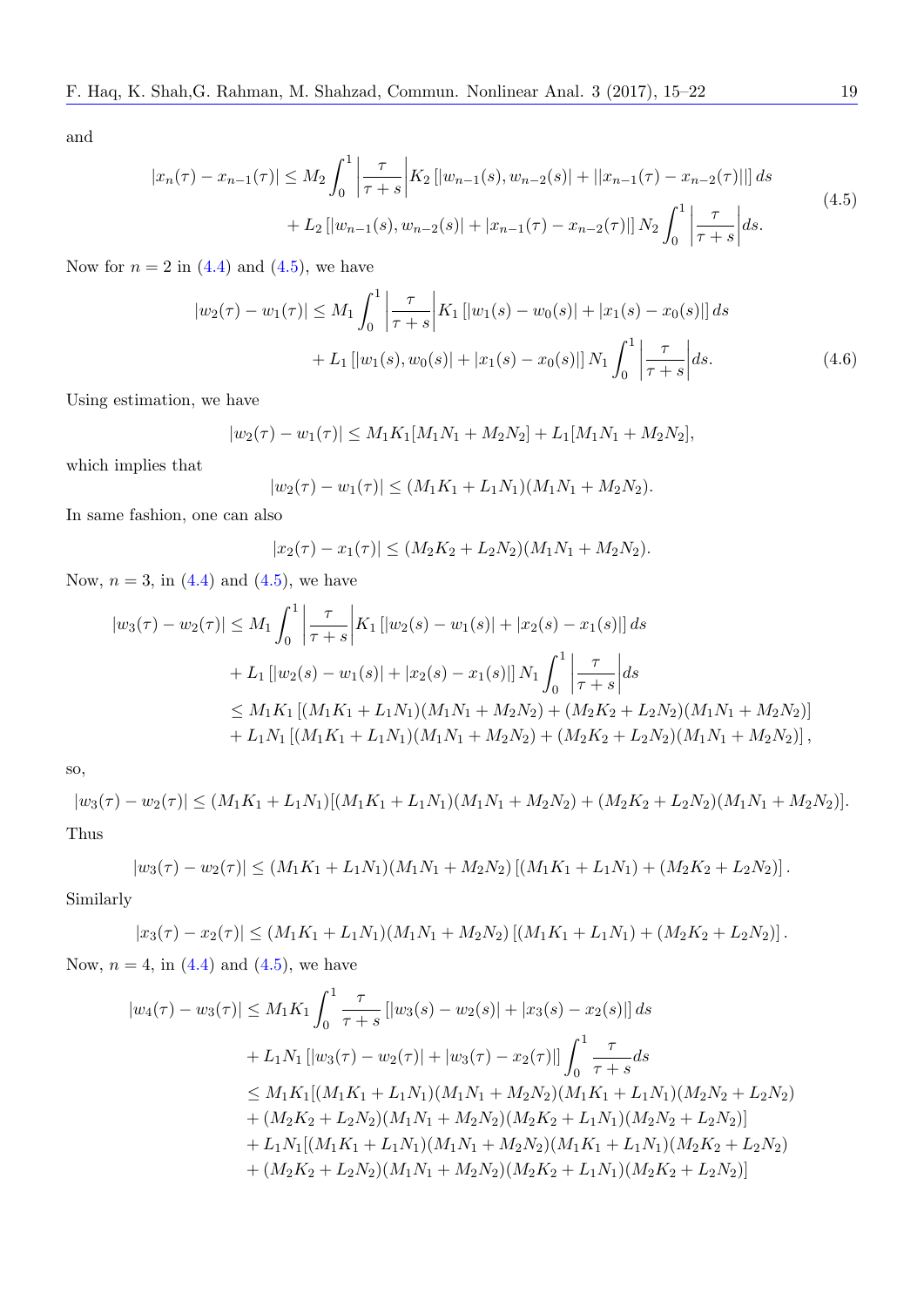$$
|u_4(t) - u_3(t)| \leq (M_1K_1 + L_1N_1)[(M_1K_1 + L_1N_1)(M_1N_1 + M_2N_2)(M_1K_1 + L_1N_1)(M_2K_2 + L_2N_2) + (M_2K_2 + L_2N_2)(M_1N_1 + M_2N_2)(M_2K_2 + L_1N_1)(M_2K_2 + L_2N_2)] + (M_1K_1 + L_1N_1)(M_1N_1 + M_2N_2)[(M_1K_1 + L_1N_1)(M_2K_2 + L_2N_2) + (M_2K_2 + L_2N_2)(M_1N_1 + M_2N_2)(M_2K_2 + L_1N_1)(M_2K_2 + L_2N_2)] < 1.
$$

In the same way generalize the procedure and keeping the product sum less than unity, we get that

$$
\sum_{n=1}^{\infty} |w_n(\tau) - w_{n-1}(\tau)| \text{ and } \sum_{n=1}^{\infty} |x_n(\tau) - x_{n-1}(\tau)|
$$

are convergent. Thus  $\{w_n(\tau)\}\$  and  $\{x_n(\tau)\}\$  are uniformly convergent. So

$$
w(\tau) = h_1(\tau) + \lim_{n \to \infty} g_1(\tau, w_{n-1}(\tau), x_{n-1}(\tau)) \int_0^1 \frac{\tau}{\tau + s} \Phi_1(s, w_{n-1}(s), x_{n-1}(s)) ds,
$$
  

$$
x(\tau) = h_2(\tau) + \lim_{n \to \infty} g_2(\tau, w_{n-1}(\tau), x_{n-1}(\tau)) \int_0^1 \frac{\tau}{\tau + s} \Phi_2(s, w_{n-1}(s), x_{n-1}(s)) ds,
$$

are convergent sequences. For uniqueness let  $(\bar{w}, \bar{x})$  be another solution of (4), then

$$
|\bar{w}(\tau) - w_n(\tau)| = \left| g(\tau, \bar{w}(\tau), \bar{x}(\tau)) \int_0^1 \frac{\tau}{\tau + s} \Phi_1(s, \bar{w}(\tau), \bar{x}(\tau)) ds - g(\tau, w_n, x_n) \int_0^1 \frac{\tau}{\tau + s} \Phi_1(s, w_n, x_n) ds \right|
$$

like (4.1), we can show that  $\lim_{n\to\infty} w_n(\tau) = w(\tau) = \bar{w}(\tau)$ . Similarly  $\lim_{n\to\infty} x_n(\tau) = x(\tau) = \bar{x}(\tau)$ . Thus solution  $(w, x)$  is unique. solution  $(w, x)$  is unique.

#### **5. [Disc](#page-2-2)ussion part**

In few papers, Cahndraseker's quadratic integral equations have been considered due to its tremendous applications in applied sciences. But the consideration was limited to simple one. Mostly the researchers considered only scaler class of aforementioned integral equations. Also in some paper coupled system has been considered for existence and uniqueness. In this paper we study the coupled system of the aforesaid integral equations by taking more complicated nonlinearity occurring in the system. Slightly more computation is required to obtain sufficient conditions for existence of solution as well as of uniqueness. We get the required conditions by using Picard's iterative technique which plays an important rules in the construction of the required theory.

#### **6. Example**

To demonstrate our main results, we provide the example given bellow as:

**Example 6.1.** Consider a general Coupled system of Cahndraseker's quadratic integral equations

$$
\begin{cases}\nw(\tau) = \tau^2 + \frac{\sin(w(\tau) + x(\tau))}{\tau + 4} \int_0^1 \frac{\tau}{\tau + s} \frac{\cos(w(\tau) + x(\tau))}{6 + \tau^2} ds, \tau \in [0, 1], \\
x(\tau) = \tau + \frac{\cos(w(\tau) + x(\tau))}{\tau^2 + 5} \int_0^1 \frac{\tau}{\tau + s} \frac{\sin(w(\tau) + x(\tau))}{6 + \tau^2} ds, \tau \in [0, 1].\n\end{cases} (6.1)
$$

From above system

<span id="page-5-0"></span>
$$
h_1(\tau) = \tau^2, \quad h_2(\tau) = \tau,
$$
  
\n
$$
g_1(\tau, w, x) = \sin(w(\tau) + x(\tau)), g_2(\tau, w, x) = \cos(w(\tau) + x(\tau)),
$$
  
\n
$$
f_1(\tau, w, x) = \cos(w(\tau) + x(\tau)), \Phi_2(\tau, w, x) = \sin(w(\tau) + x(\tau)).
$$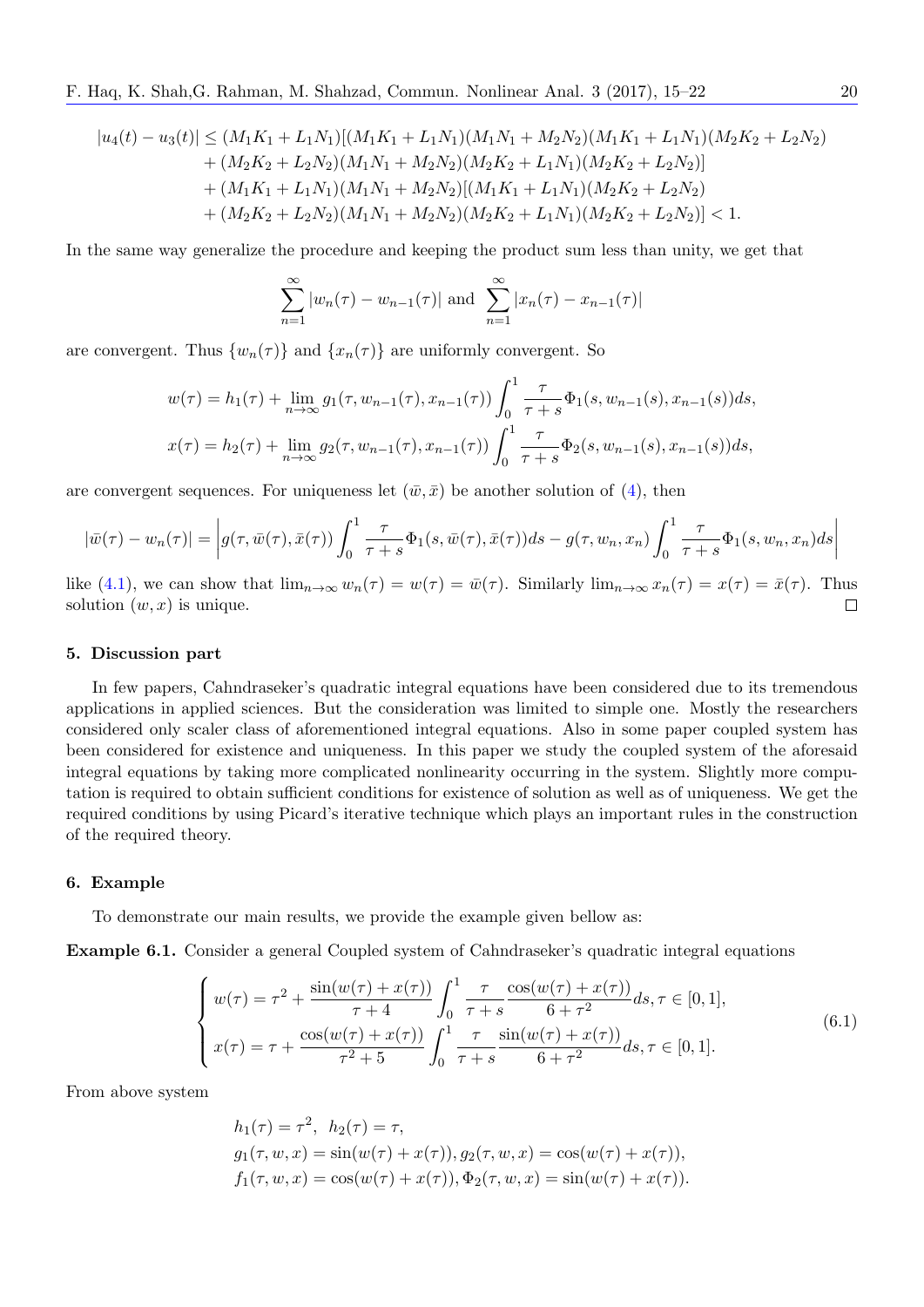Clearly

$$
\left| \frac{\sin(w(\tau) + x(\tau))}{\tau + 4} \right| \le \frac{1}{4}, \ M_1 = \frac{1}{4}, M_2 = \frac{1}{5}N_2 = N_1 = \frac{1}{6}, L_1 = \frac{1}{4}, \ L_2 = \frac{1}{5}K_1 = \frac{1}{6}, K_2 = \frac{1}{6}
$$

Now computing

$$
M_1K_1 + L_1N_1 + M_2K_2 + L_2N_2 = \frac{1}{24} + \frac{1}{24} + \frac{1}{30} + \frac{1}{30} = \frac{27}{180} < 1.
$$

So the coupled system  $(6.1)$  has a unique solution.

#### **7. Conclusion**

<span id="page-6-10"></span>This paper is genera[liza](#page-5-0)tion of [19] where the author obtained the conditions for a coupled system given by

$$
w(\tau) = h_1(\tau) + g_1(\tau, x(\tau)) \int_0^1 \frac{\tau}{\tau + s} \Phi_1(s, x(s)) ds, \quad \tau \in I = [0, 1],
$$
  

$$
x(\tau) = h_2(\tau) + g_2(\tau, w(\tau)) \int_0^1 \frac{\tau}{\tau + s} \Phi_2(s, w(s)) ds, \quad \tau \in I = [0, 1].
$$

While in this paper we extended the above system to the following and obtained the same condition as obtained in [19] using the same technique

$$
w(\tau) = h_1(\tau) + g_1(\tau, w(\tau), x(\tau)) \int_0^1 \frac{\tau}{\tau + s} \Phi_1(s, w(s), x(s)) ds, \quad \tau \in I = [0, 1],
$$
  

$$
x(\tau) = h_2(\tau) + g_2(\tau, w(\tau), x(\tau)) \int_0^1 \frac{\tau}{\tau + s} \Phi_2(s, w(s), x(s)) ds, \quad \tau \in I = [0, 1].
$$

# **Acknowledgments**

We are really thankful to the anonymous referee for his/her useful comments and corrections which improved this paper.

### **References**

- [1] B. Ahmad, J. J. Nieto, *Existence results for a coupled system of nonlinear fractional differential equations with threepoint boundary conditions*, Comput. Math. Appl., **58** (2009), 1838–1843. 1
- [2] I. K. Argyros, *Quadratic equations and applications to Chandrasekhars and related equations*, Bull. Austral. Math. Soc., **32** (1985), 275–292. 1
- <span id="page-6-7"></span>[3] J. Banas, B. Rzepka, *Monotonic solutions of a quadratic integral equations of fractional order*, J. Math. Anal. Appl., **332** (2007), 1370–1378. 1
- <span id="page-6-9"></span>[4] J. Banas, A. Martinon, *Monotonic solutions of a quadratic integral equation [o](#page-0-0)f volterra type*, Comput. Math. Appl., **47** (2004), 271–279. 1
- <span id="page-6-2"></span>[5] J. Banas, J. Caballero, J. [R](#page-0-0)ocha, K. Sadarangani, *Monotonic solutions of a class of quadratic integral equations of volterra type*, Comput. Math. Appl., **49**(2005), 943–952. 1
- <span id="page-6-3"></span>[6] J. Banas, J. Rocha Martin, K[. S](#page-0-0)adarangani, *On the solution of a quadratic integral equation of Hammerstein type*, Math. Comput. Modelling, **43** (2006), 97–104. 1
- <span id="page-6-4"></span>[7] J. Banas, B. Rzepka, *Nond[ec](#page-0-0)reasing solutions of a quadratic singular Volterra integral equation*, Math. Comput. Modelling, **49** (2009), 488–496. 1
- <span id="page-6-5"></span>[8] C. Bai, J. Fang, *The existence of a positive solution for a sing[ul](#page-0-0)ar coupled system of nonlinear fractional differential equations*, Appl. Math. Comput., **150**, (2004) 611–621. 1
- <span id="page-6-6"></span>[9] J. Caballero, A. B. Mingarelli, K. Sadarangani, *Exi[st](#page-0-0)ence of solutions of an integral equation of chandrasekhar type in the theory of radiative,* Electron. J. Diff. Equns., **57** (2006), 1–11. 1
- <span id="page-6-8"></span><span id="page-6-1"></span><span id="page-6-0"></span>[10] S. Chandrasekhar, *Radiative tr[an](#page-0-0)sfer,* Courier Corporation, USA, (1960). 1

*.*